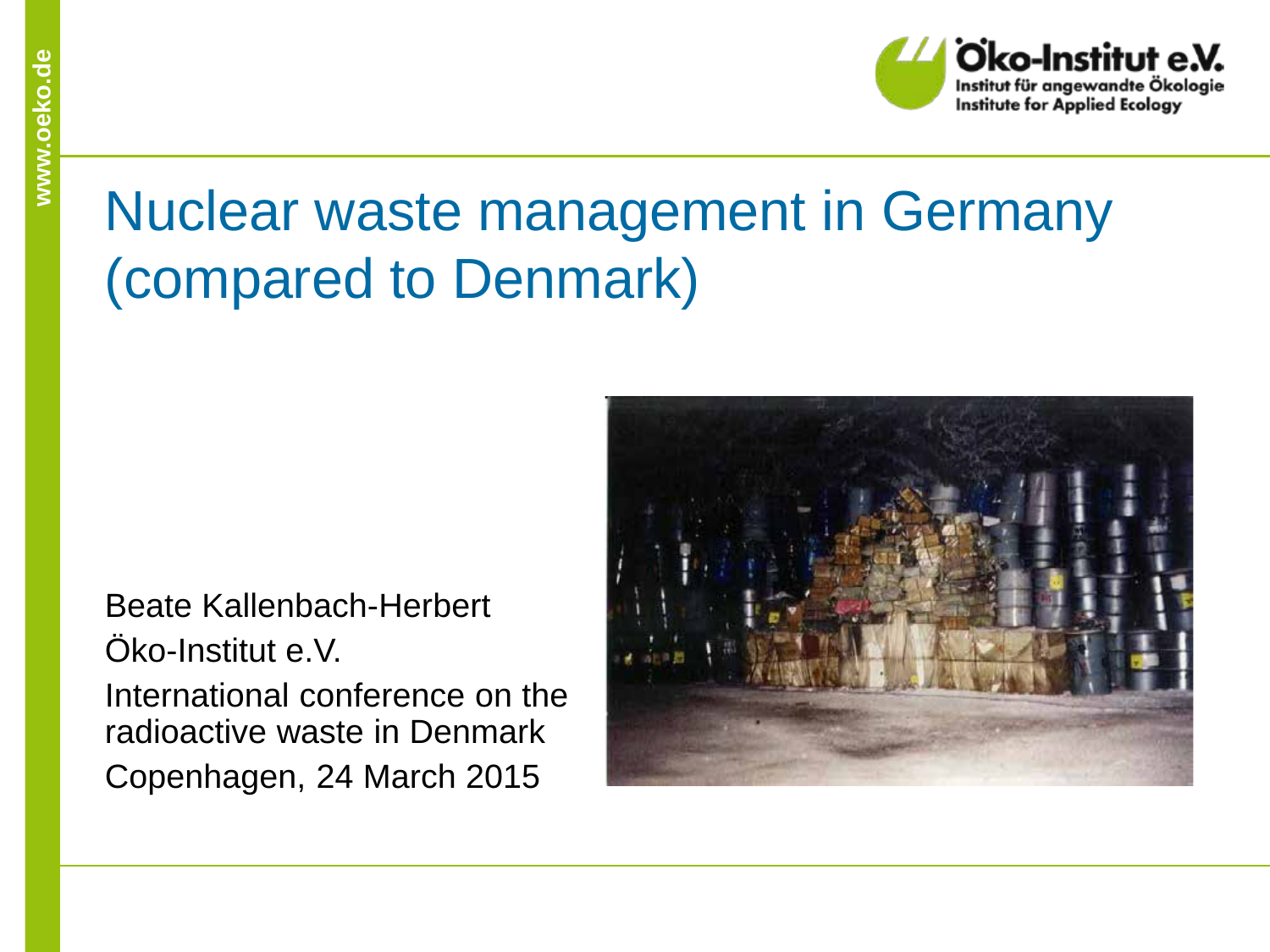#### Agenda

 Overview of nuclear waste amounts and facilities in Germany Management of spent fuel from nuclear power plants A new start – the Repository Site Selection Act Some final thoughts Disposal of low and intermediate level waste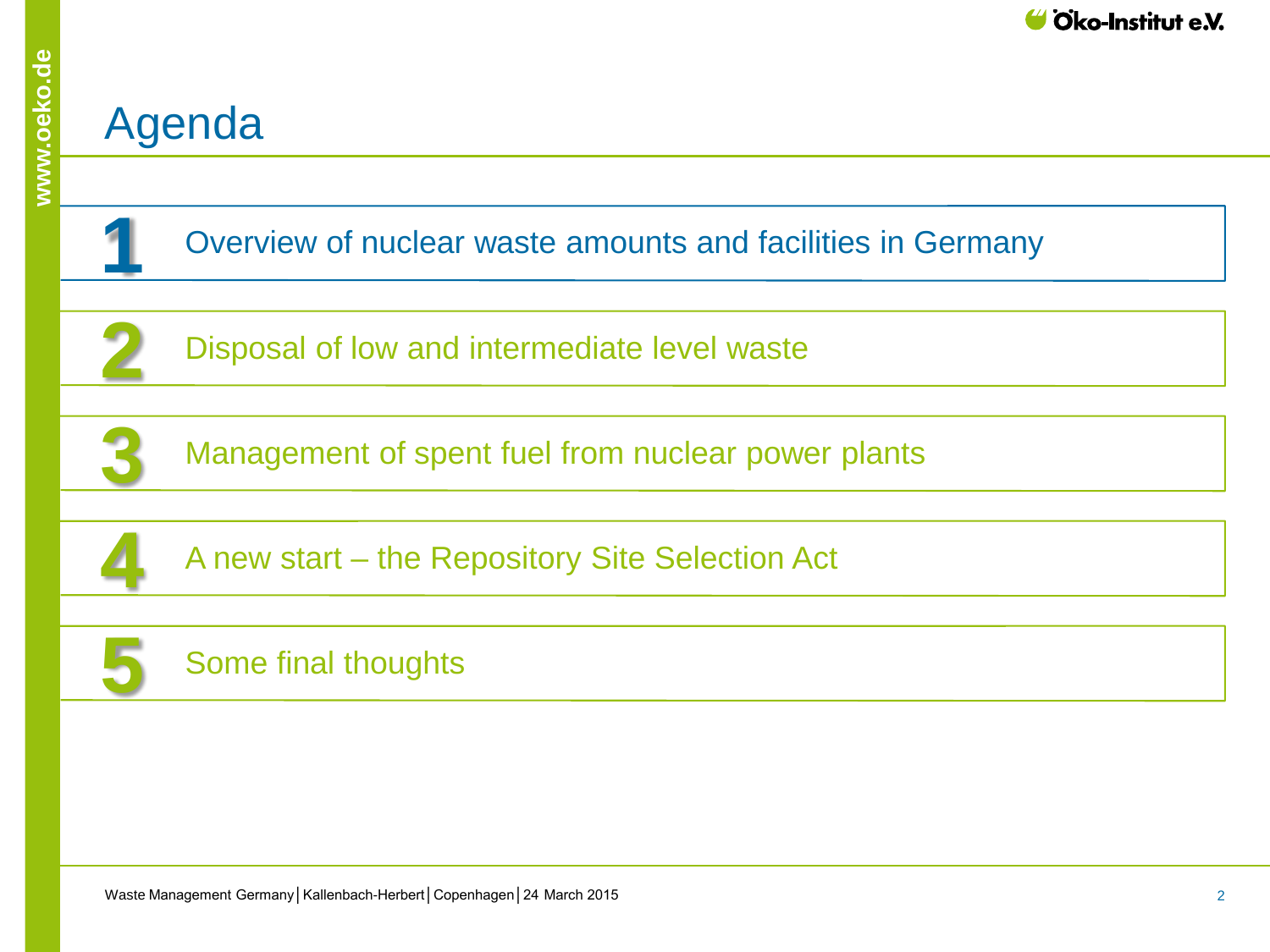## 1. Overview of nuclar waste amounts and facilities in Germany

#### Amounts of waste from spent nuclear fuel by 2022



about 2,500 t of spent fuel in interim storage to arise between 2013 and 2022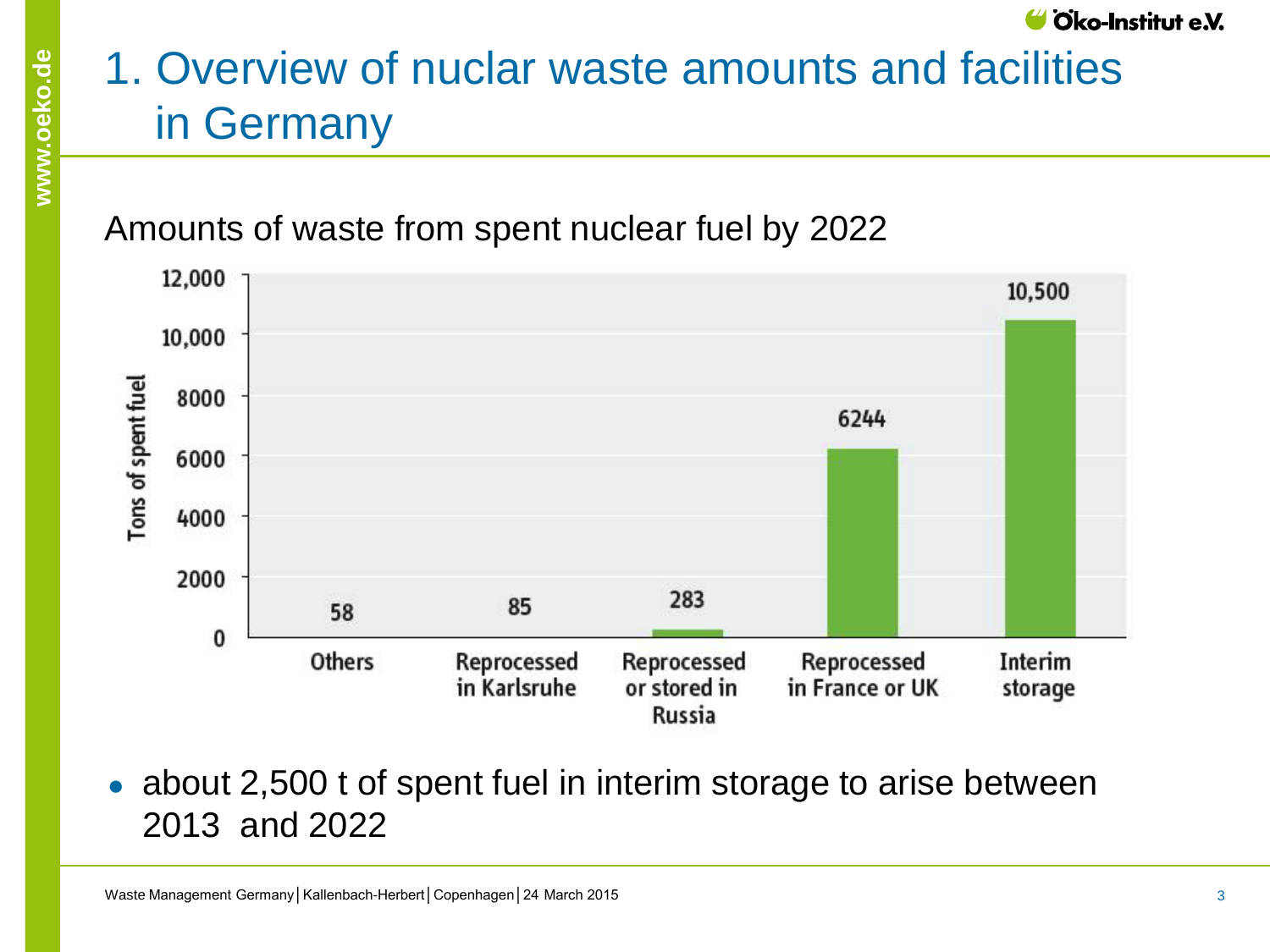## 1. Overview of nuclar waste amounts and facilities in Germany

Development of waste amounts with negligible heat generation



not considering waste amounts disposed of at Asse and Morsleben sites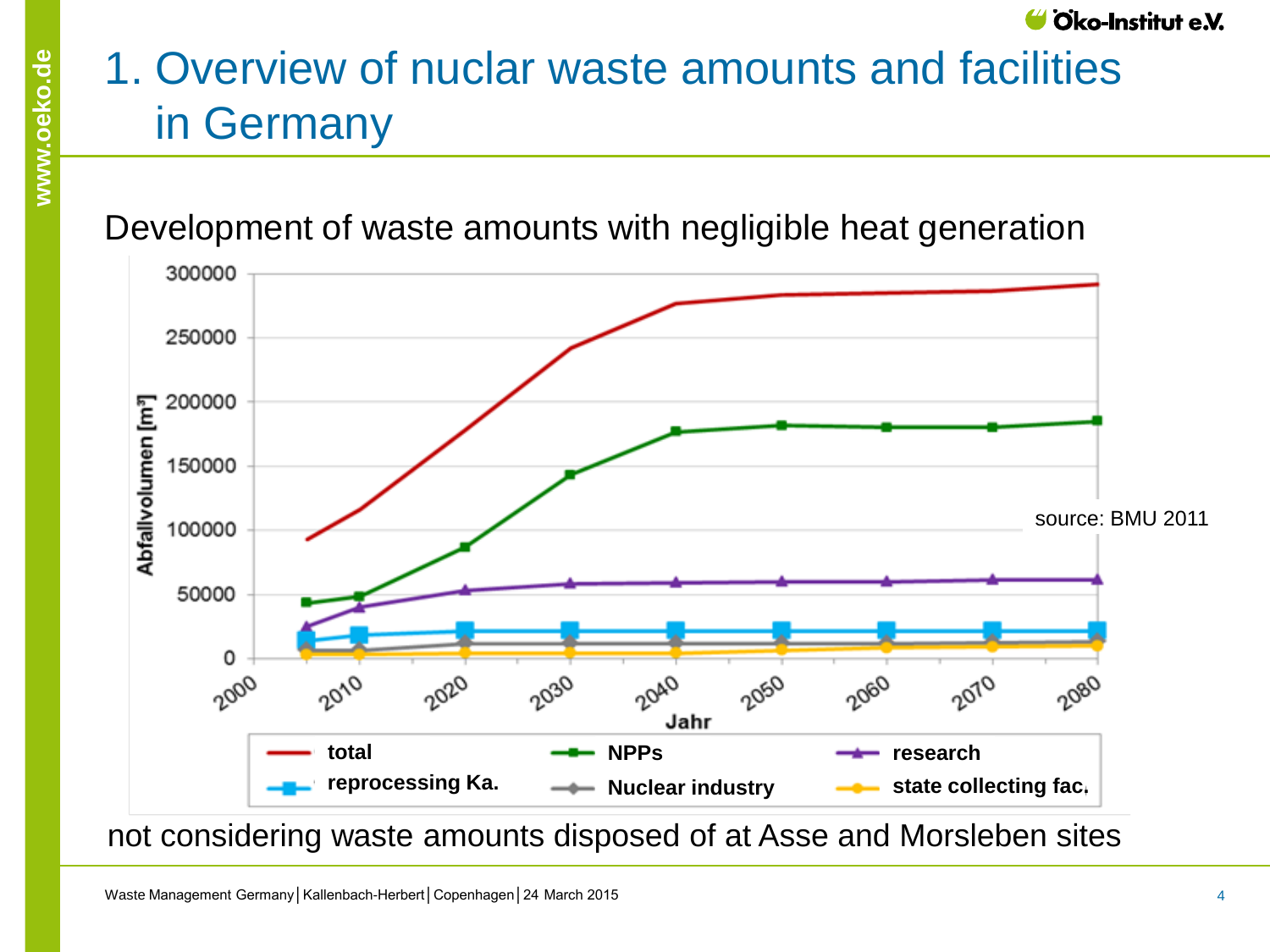## 1. Overview of nuclar waste amounts and facilities in Germany

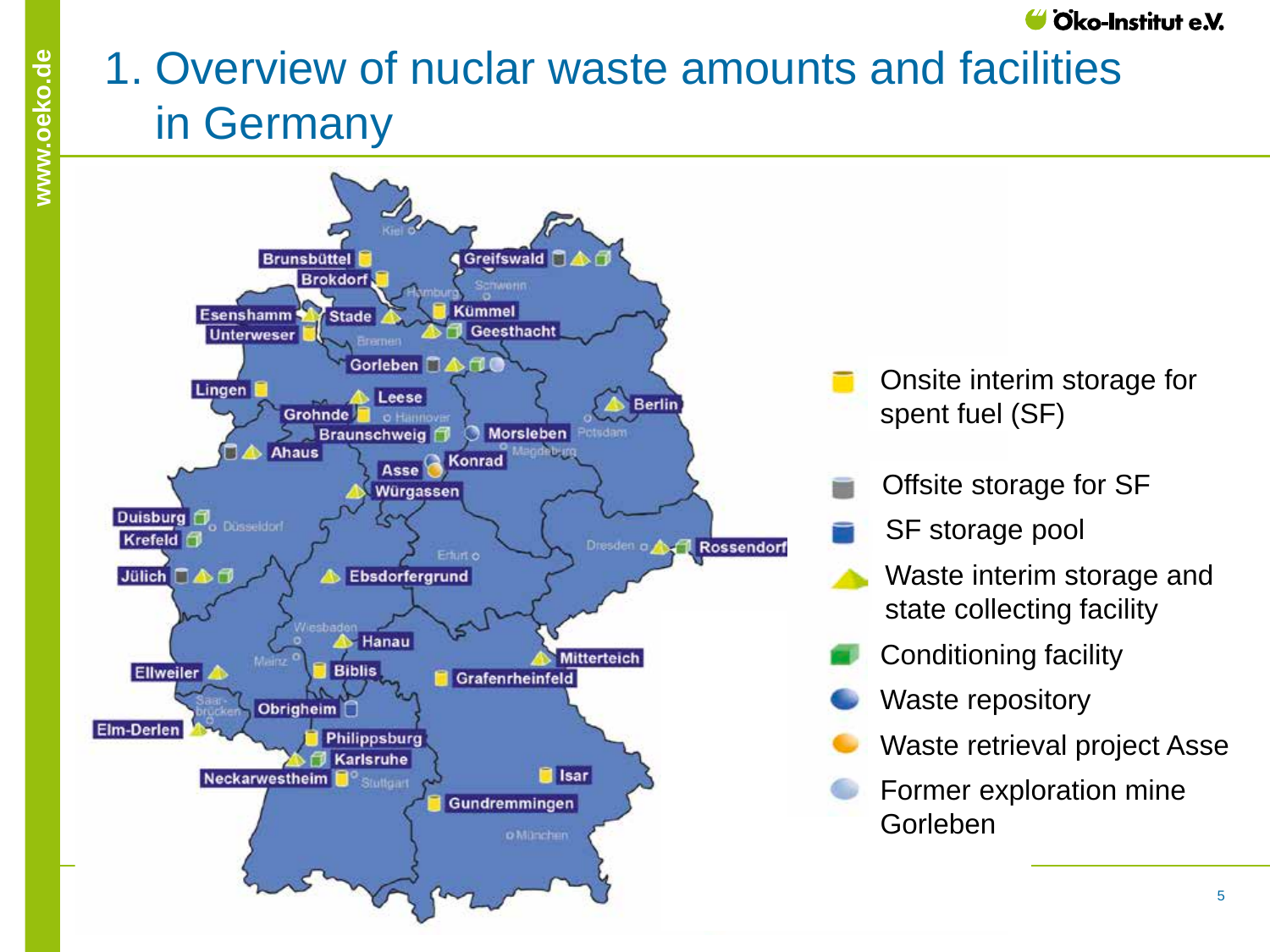## 1. Overview of nuclar waste amounts and facilities in Germany - Comparison

- Amounts of waste in Germany much bigger than in Denmark
- Relevant share of spent fuel from nuclear power plants and vitrified high level waste from reprocessing with very high activity and long lived radionuclides
- Due to the disposal concept Germany uses waste classification system different from the IAEA system used in Denmark and other countries:

| <b>German classification</b>             | Rough correspondence in IAEA system                                            |
|------------------------------------------|--------------------------------------------------------------------------------|
| Heat generating waste                    | high level radioactive waste                                                   |
| Waste with negligible heat<br>generation | low and intermediate level radioactive waste<br>(independent of its longevity) |

Cko-Institut e.V.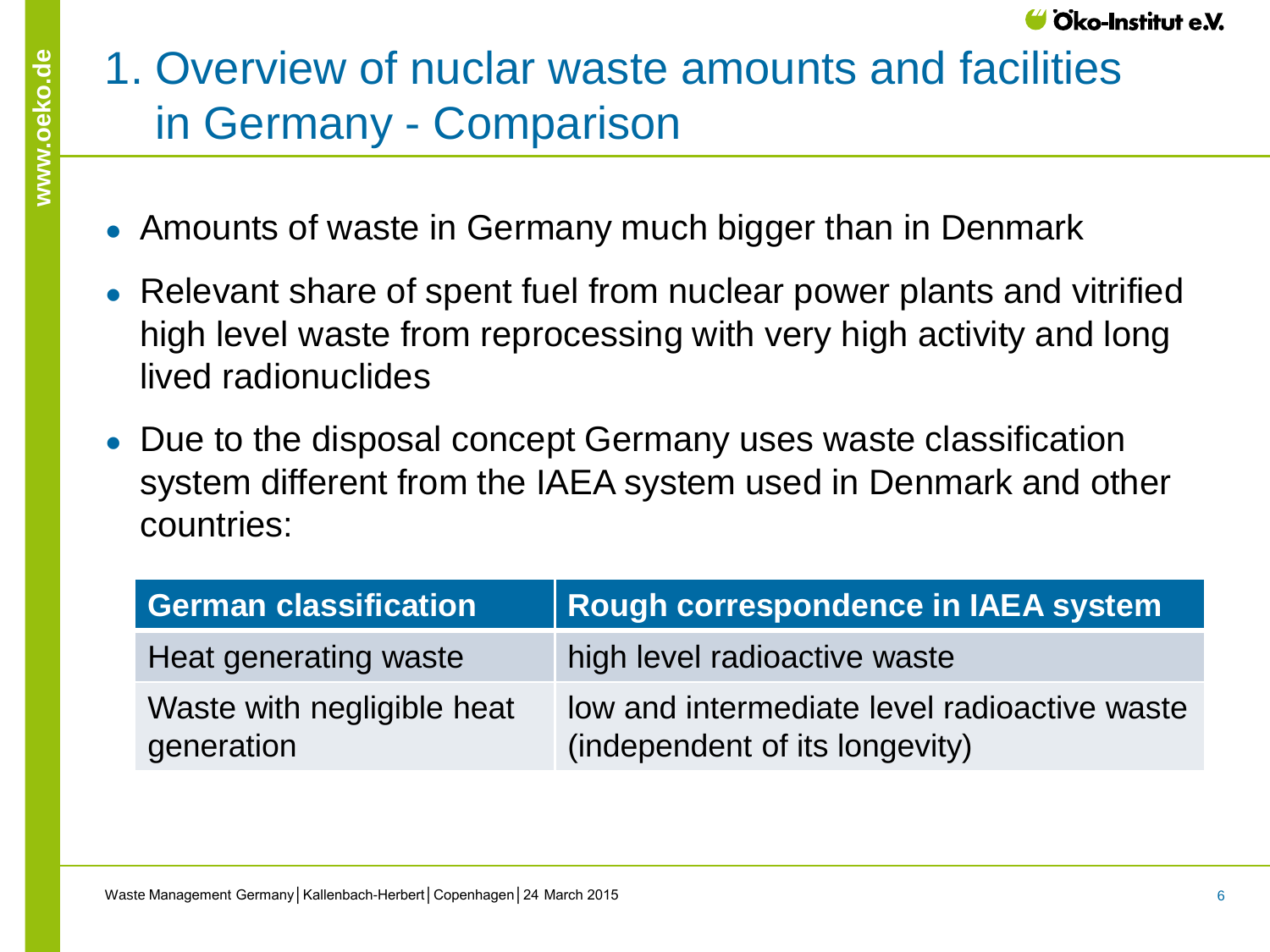#### Agenda

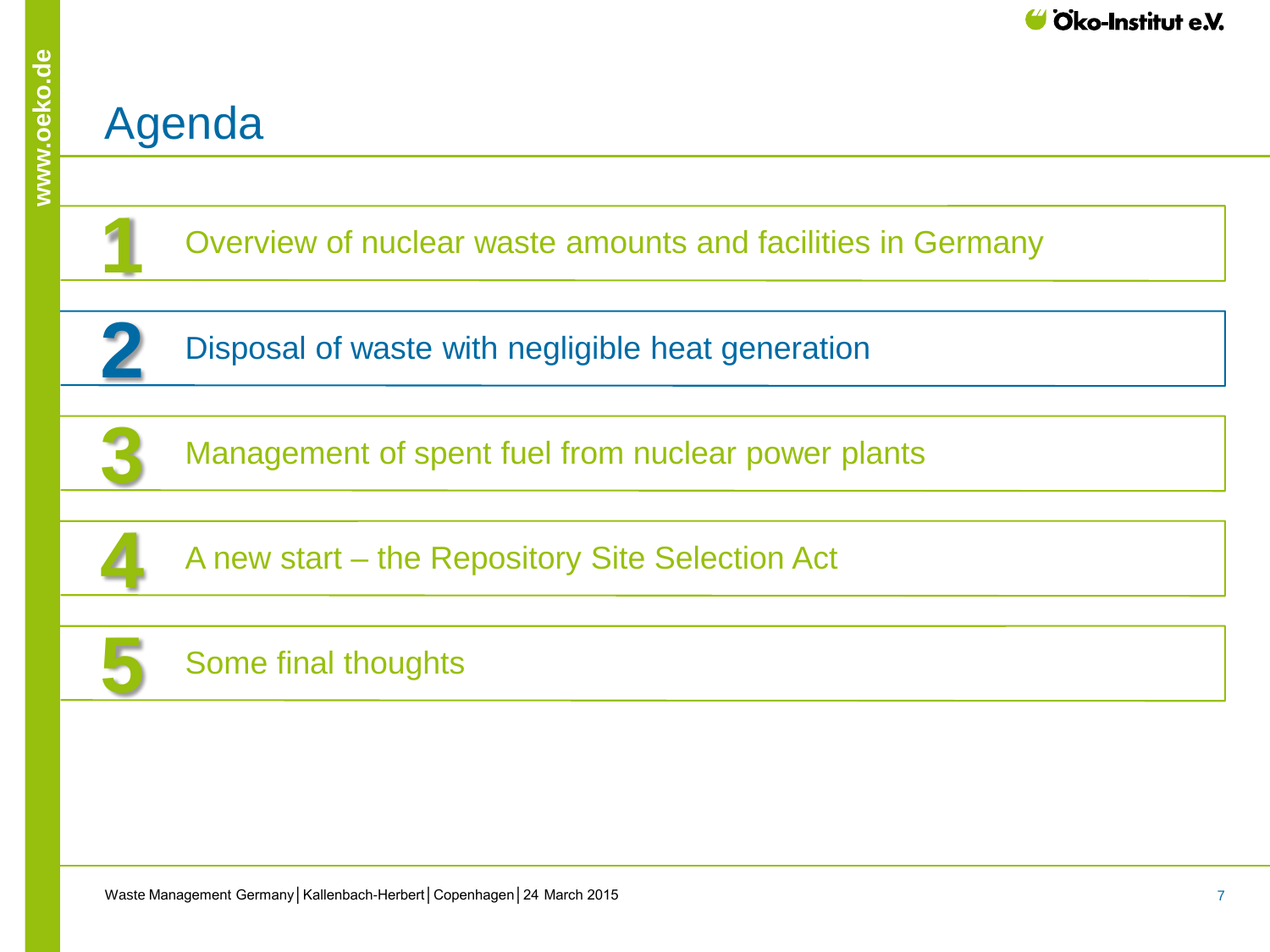## 2. Disposal of waste with negligible heat generation

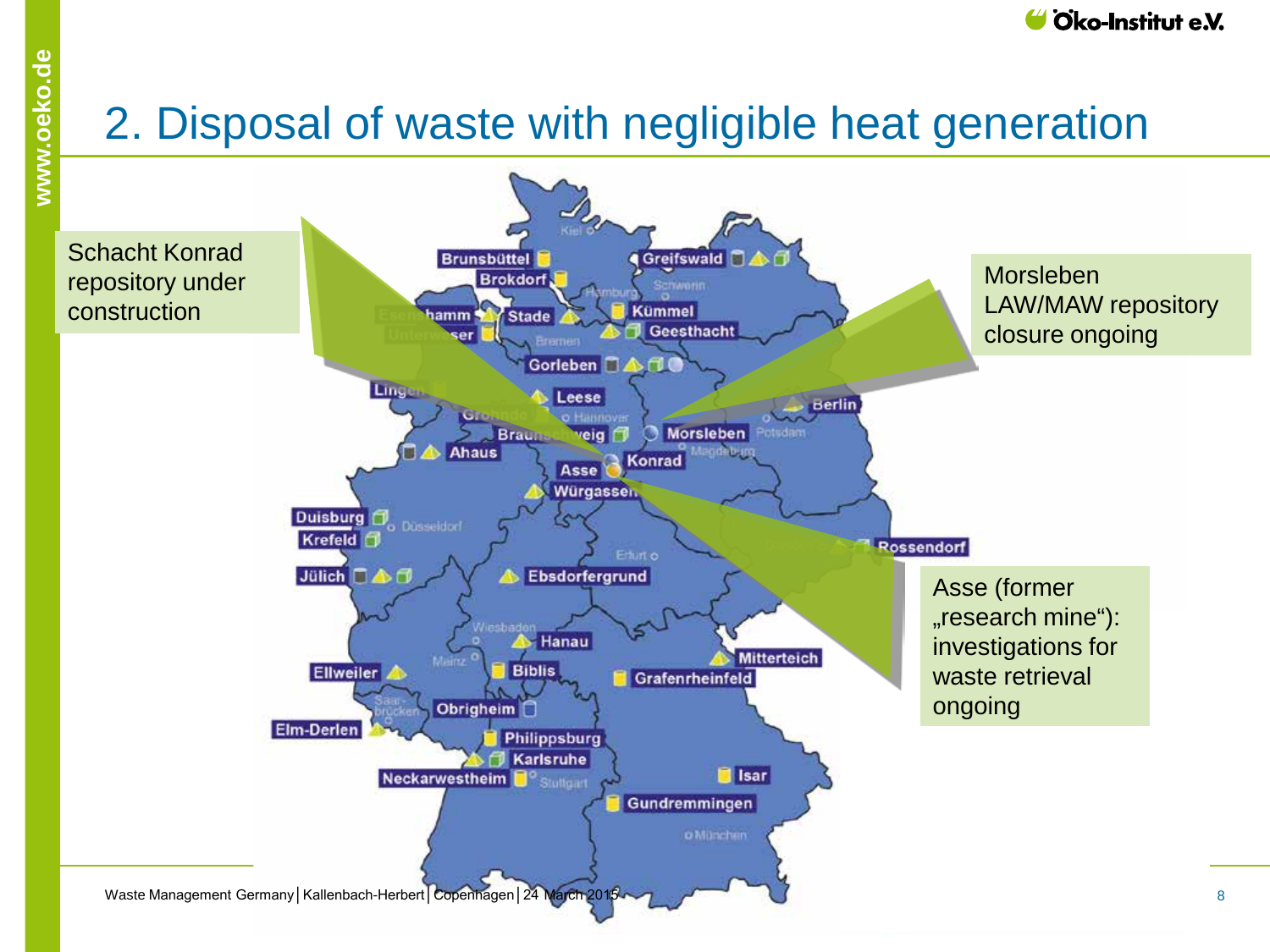## 2.a Schacht Konrad: repository under construction

Disposal of "Waste with Negligible Heat Generation"

- $\bullet$  Former iron ore mine
- Application for plan approval for disposal of  $303,000$  m<sup>3</sup> filed in 1982
- Public hearing part of the plan approval procedure held in 1992
	- ‒ Duration: 75 days the longest in German nuclear installations history .
	- ‒ About 290.000 objections had to be treated
- The plan approval notification was served in May 2002
- Complaints at the Lüneburg Supreme Administrative Court and the Federal Administrative Court were decided or in the latter case rejected in 2006 and 2007
- Detailed planning and reconstruction works are ongoing since 2007
- Start of operation is expected around  $2015 2019 2022$  $\geq 7$  years delay in the last 4 years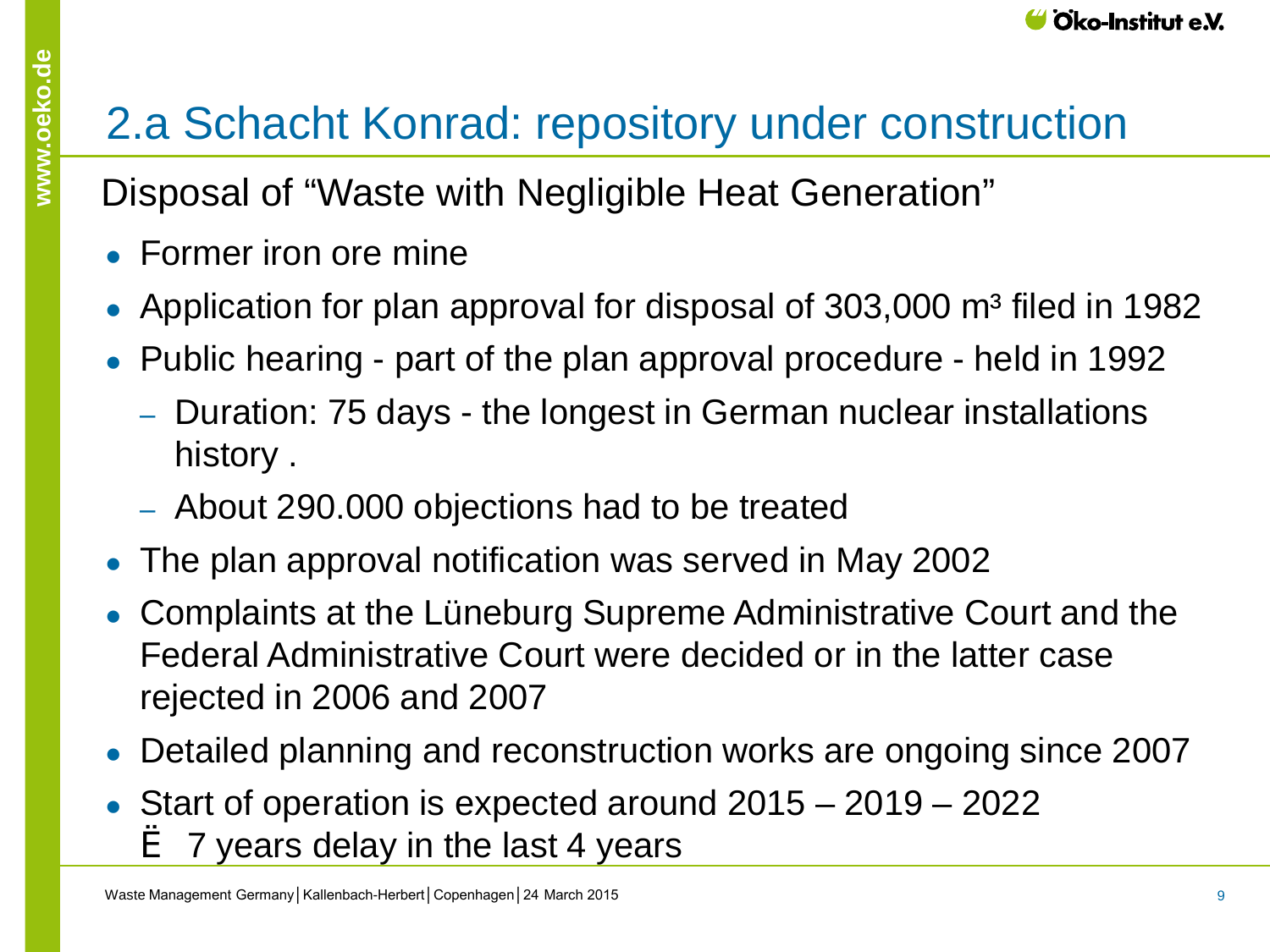#### 2.a Schacht Konrad: repository under construction

Geological situation at the Schacht Konrad repository

- Host-rock for disposal chambers (800-1300 m depth): iron-ore containing rock layers, , Malm<sup>ou</sup> (clayey limstone, marly clay, …)
- Covered by 400 m thick clay layer very low permeability to water
- $\bullet\ \dot{\bullet}$  No hydraulically effective connection of the repository to the groundwater near the surface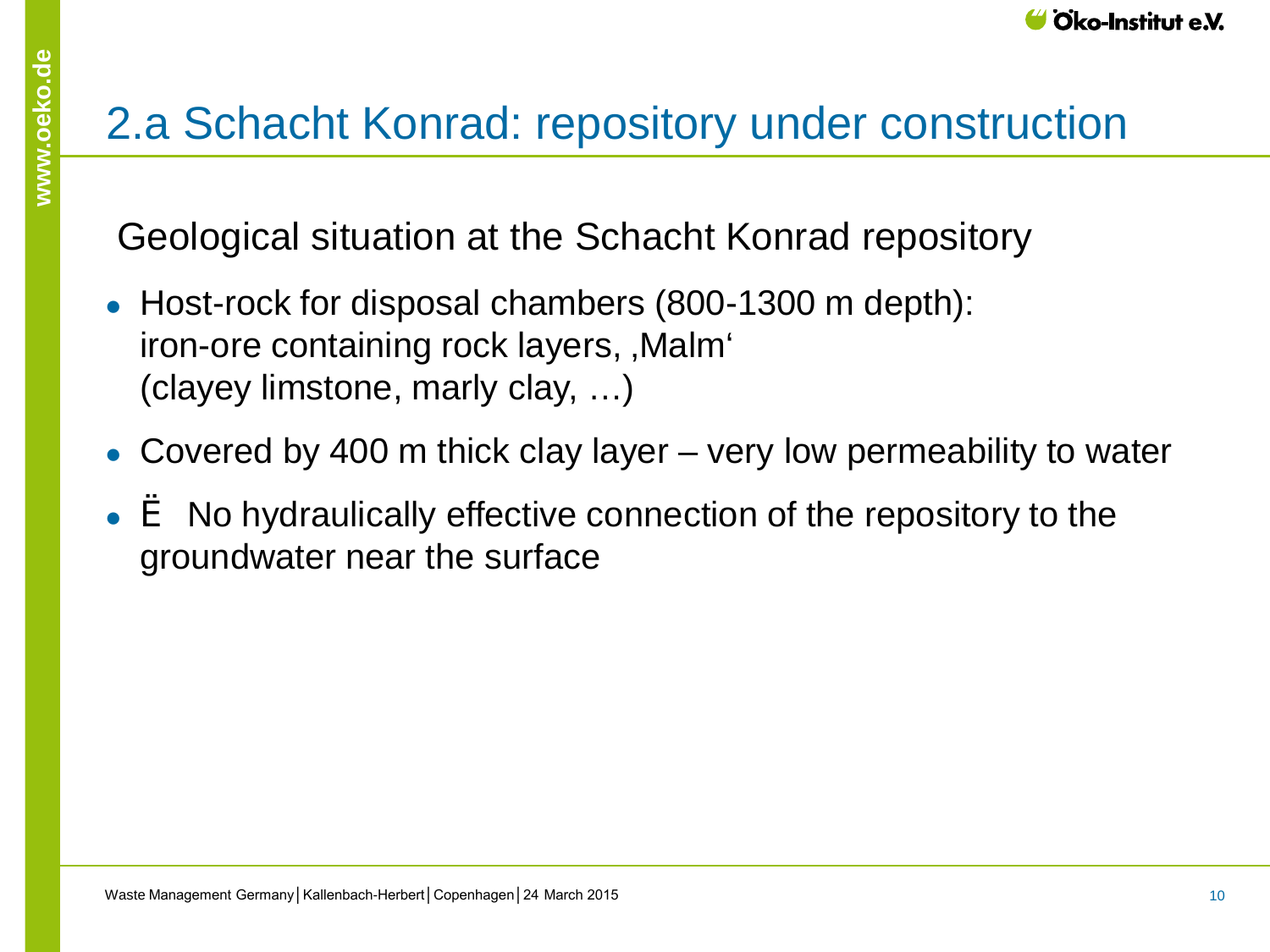## 2.a Schacht Konrad: repository under construction

Hydrogeological situation at the Schacht Konrad repository

- Based on model calculations by the implementer BfS:
	- ‒ The migration time of fossil waters (and radionuclides) to the surface is estimated to exceed 300,000 years
	- ‒ The transport of long-lived radionuclides with a higher retention level in the geosphere takes a lot longer (several million years)

**www.oeko.de**

www.oeko.de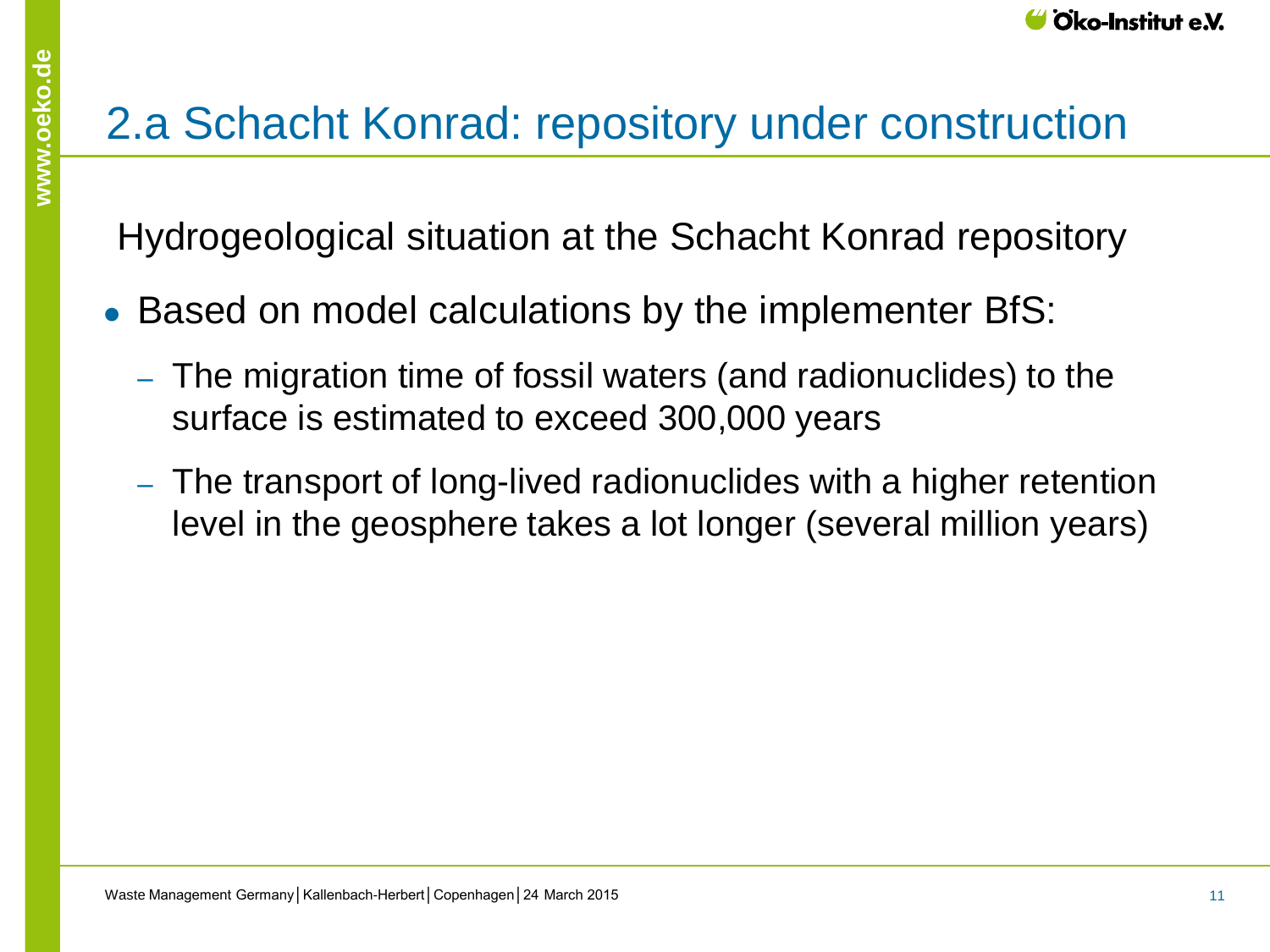### 2. Disposal of waste with negligible heat generation - **Comparison**

• Based on first impressions of the Danish conceptual reports

| <b>Germany</b>                                                                                                           | <b>Denmark</b>                                                                |  |  |
|--------------------------------------------------------------------------------------------------------------------------|-------------------------------------------------------------------------------|--|--|
| Early decision in Germany to apply<br>deep geological disposal to all kinds<br>of nuclear waste above clearance<br>level | <b>Potential distinction of disposal</b><br>concepts for long lived and short |  |  |
| One set of acceptance criteria for all<br>types of waste with negligible heat<br>generation                              | lived waste in Denmark                                                        |  |  |
| High relevance of ground water<br>protection                                                                             | High relevance of ground water<br>protection                                  |  |  |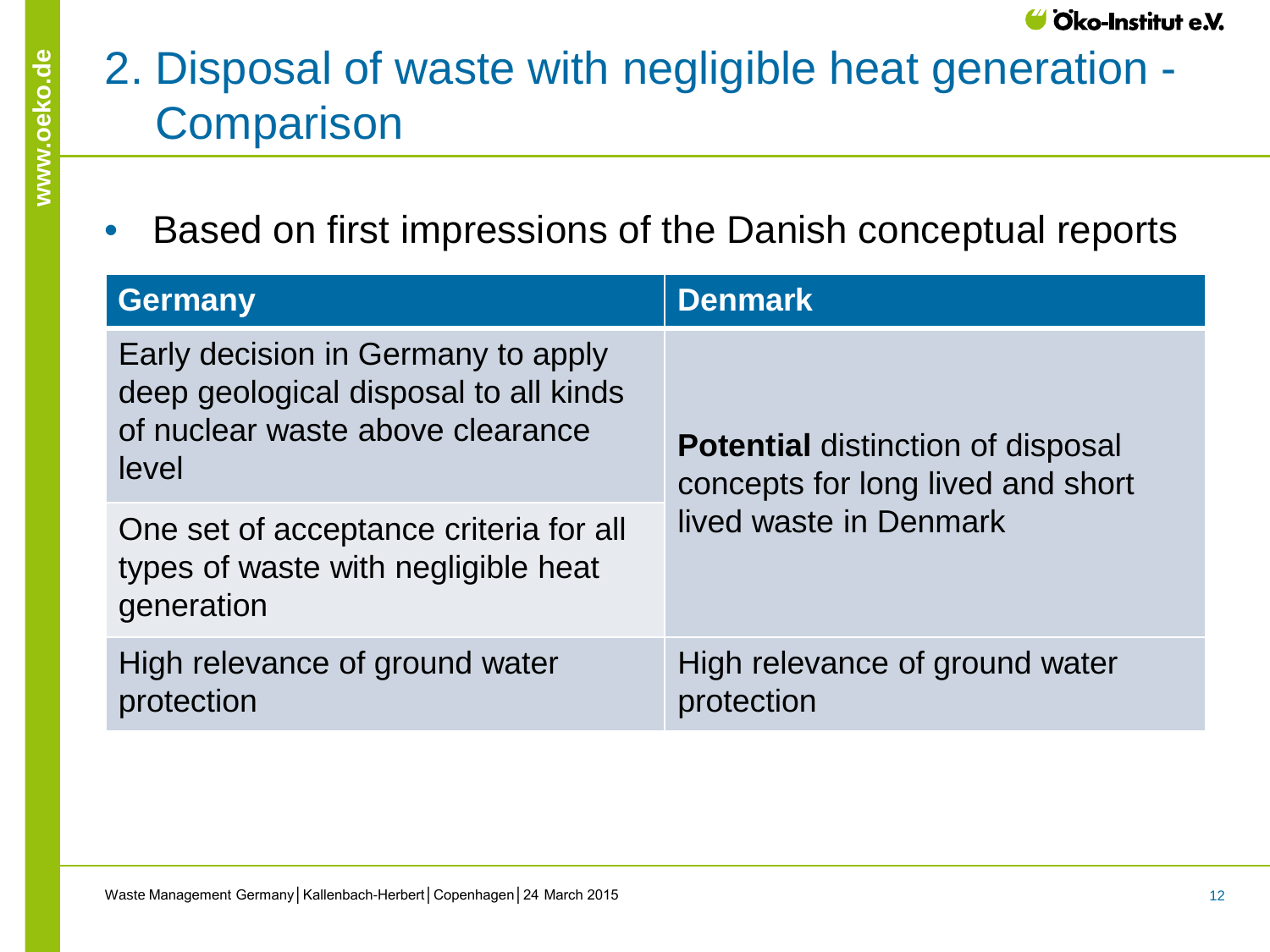#### Agenda

 Overview of nuclear waste amounts and facilities in Germany Management of spent fuel from nuclear power plants A new start – the Repository Site Selection Act Some final thoughts Disposal of waste with negligible heat generation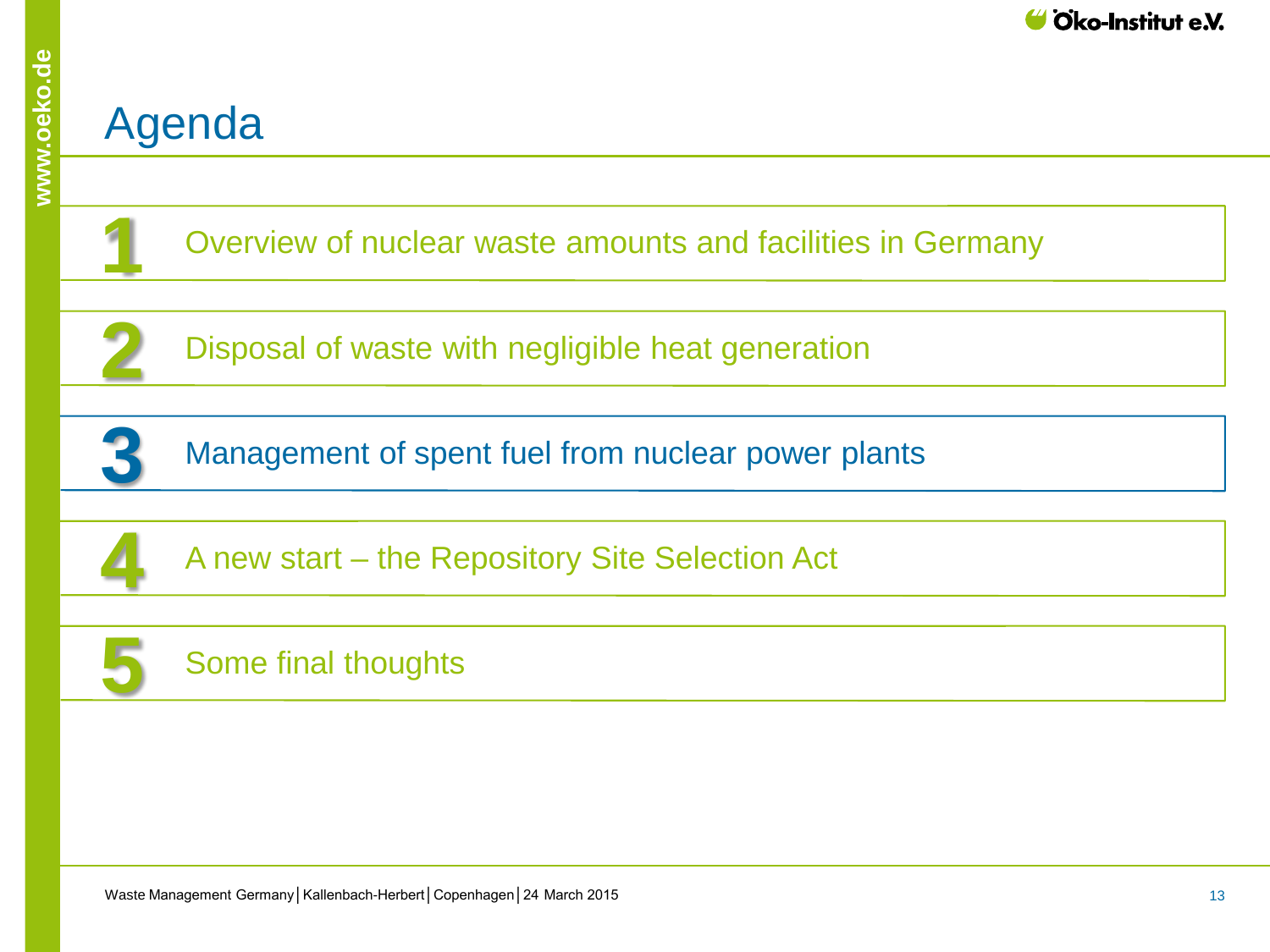## 3. Management of spent fuel – Interim storage

- Reprocessing (France and UK) as well as interim storage at centralized storage facility used till 2002 "Nuclear Phase Out Law"
- Onsite interim storage of spent fuel mandatory today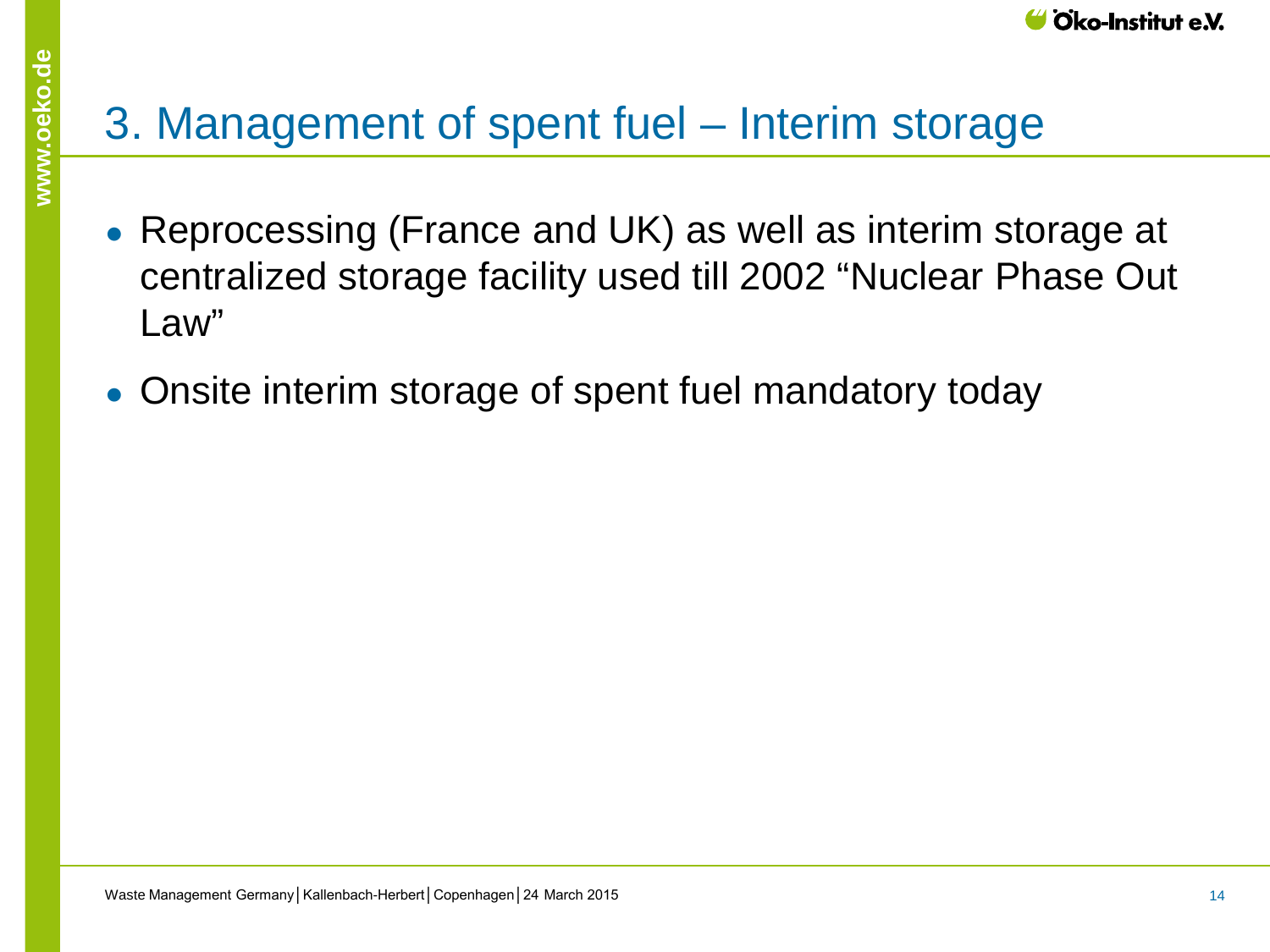## 3. Management of spent fuel – Gorleben exploration

- Exploration activities for disposal of high active waste and spent fuel have focused on the Gorleben salt dome since the late 1970s
- 1986: Underground explorations were started with the sinking of two shafts to a depth of 800 m
- 1995: the driving of horizontal drifts began. The two shafts were connected in 1996
- Exploration moratorium from  $2000 2010$  due to ongoing discourse on suitability of the site
- Attempts for starting a new site selection process failed in the past
- Political and societal openness to restart a siting process since nuclear phase out decision after Fukushima accident in 2011
- End of exploration activities in 2013 due to start of a new siting procedure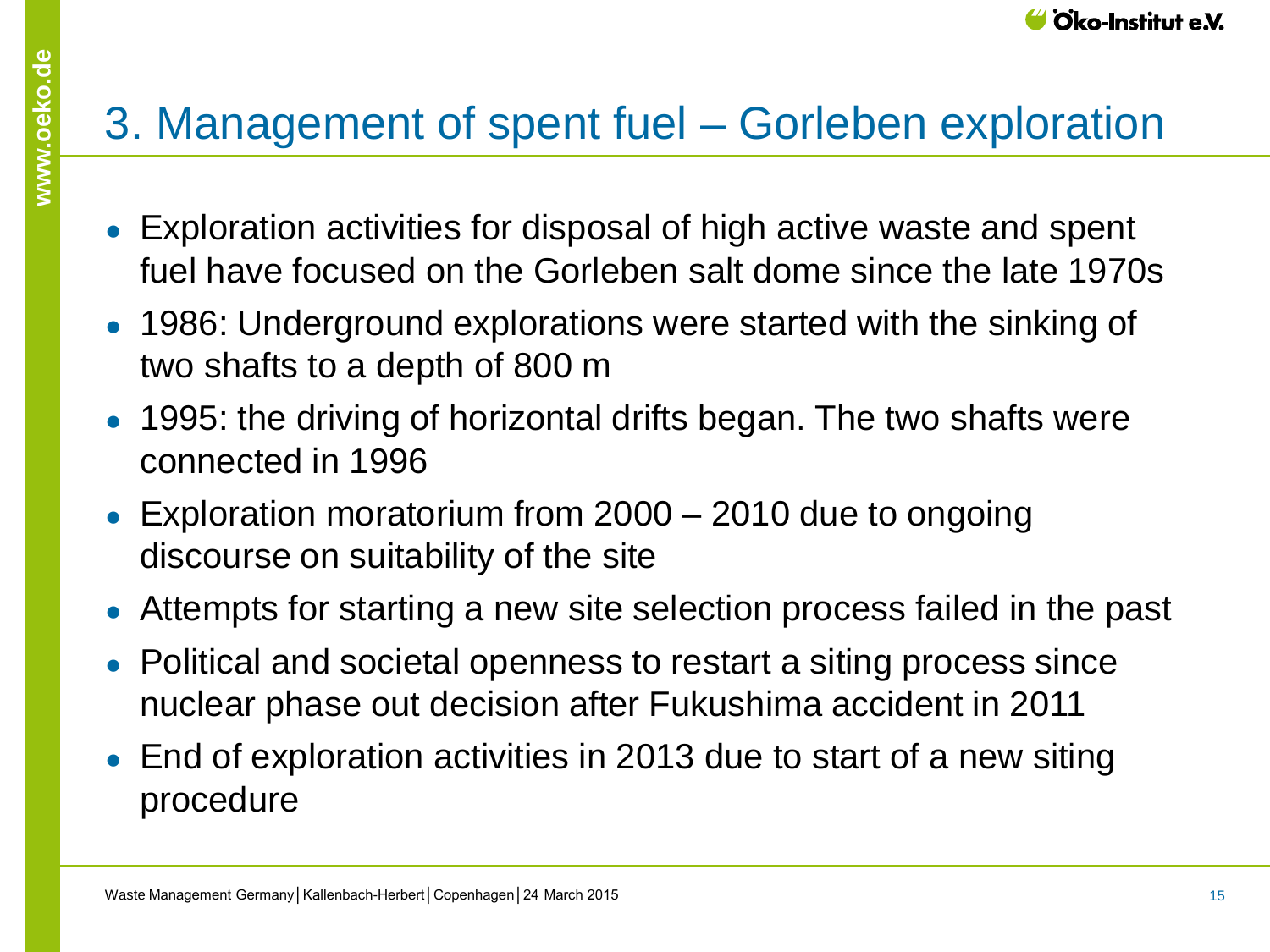#### Agenda

 Overview of nuclear waste amounts and facilities in Germany Management of spent fuel from nuclear power plants A new start – the Repository Site Selection Act Disposal of waste with negligible heat generation Some final thoughts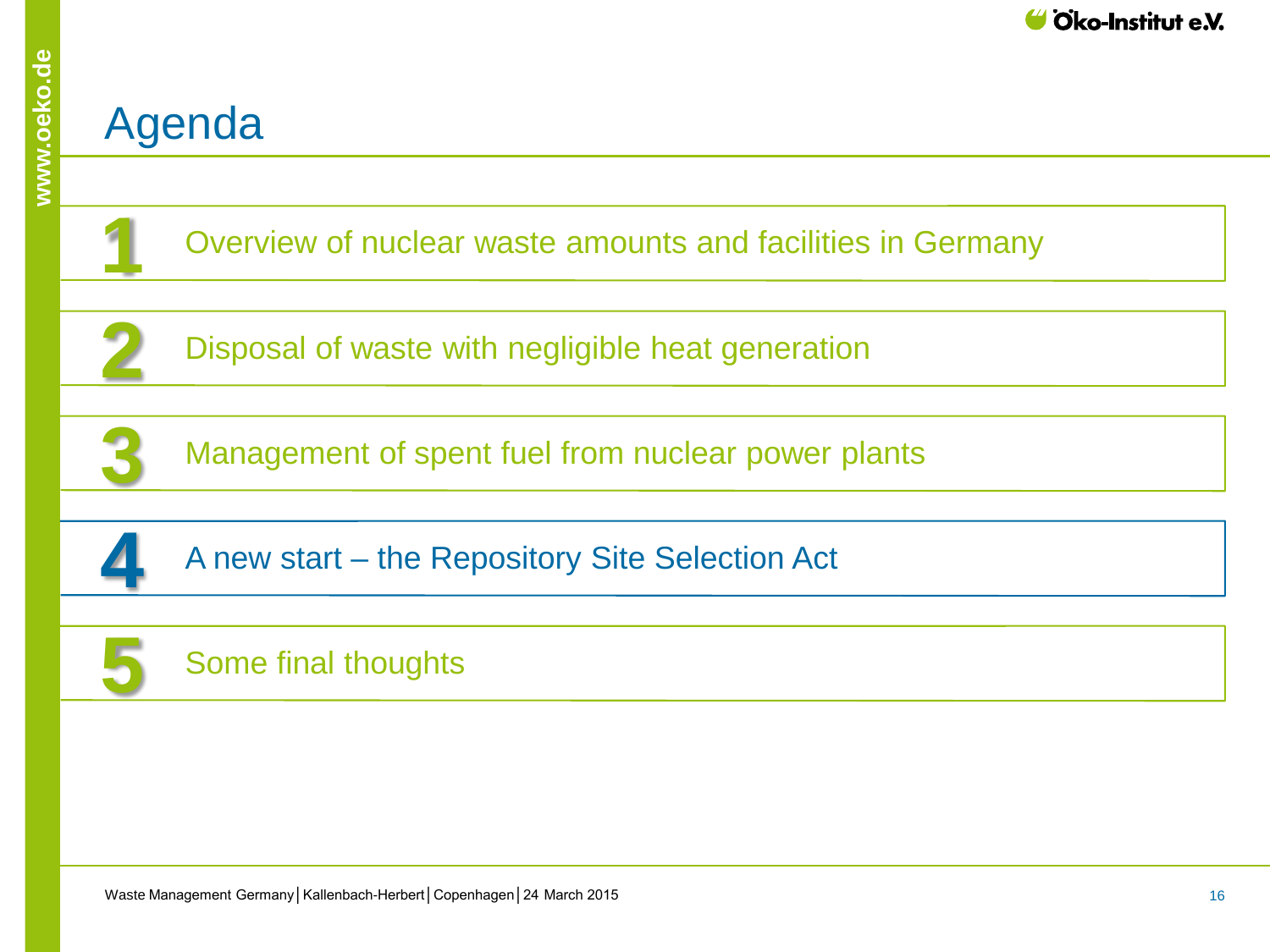#### 4. A new start – Repository Site Selection Act (2013)



Enhanced geological and geographical diversity:



to be considered as potential host rocks

Stop of Gorleben explorations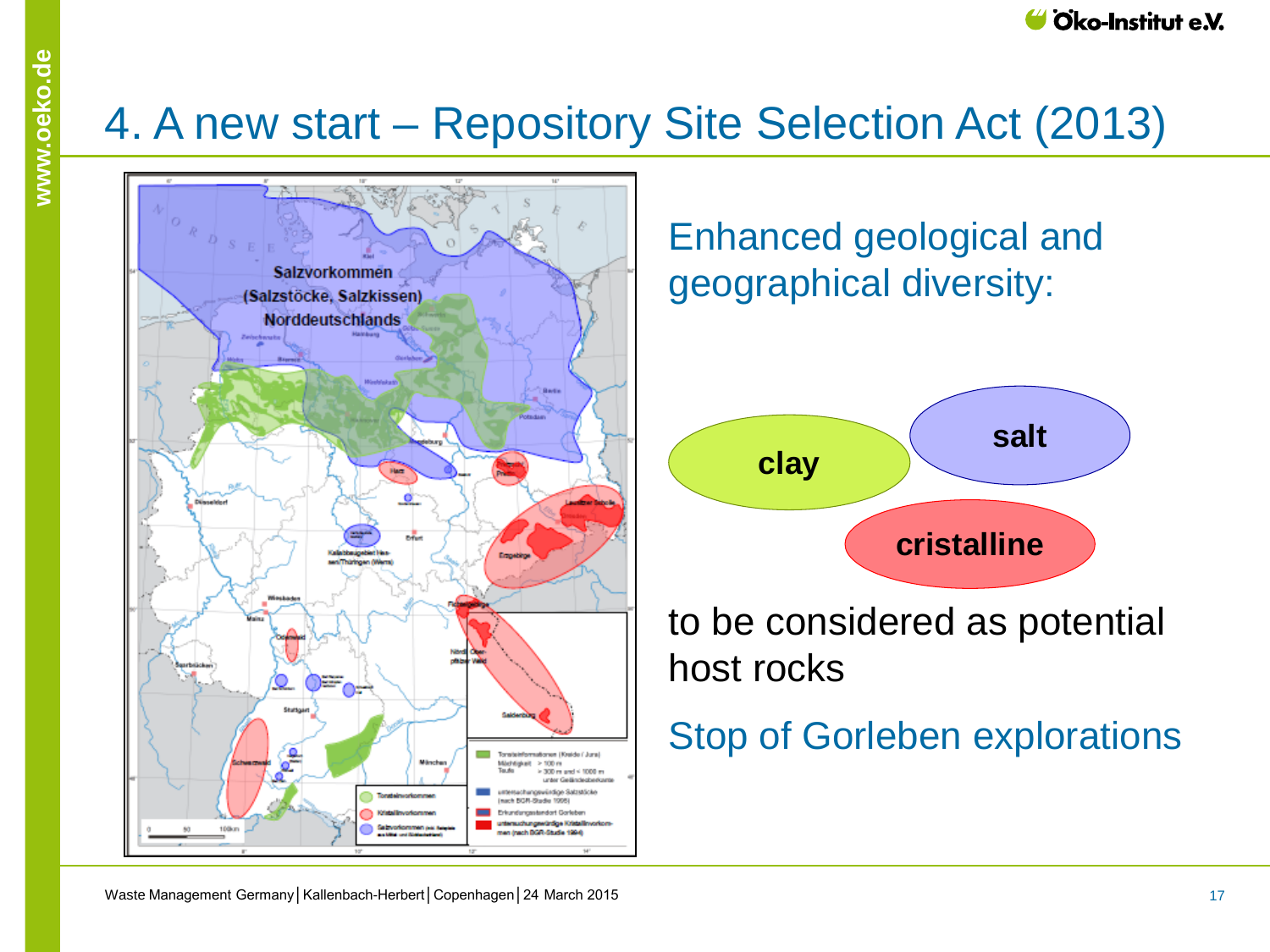#### 4. A new start – Repository Site Selection Act (2013)

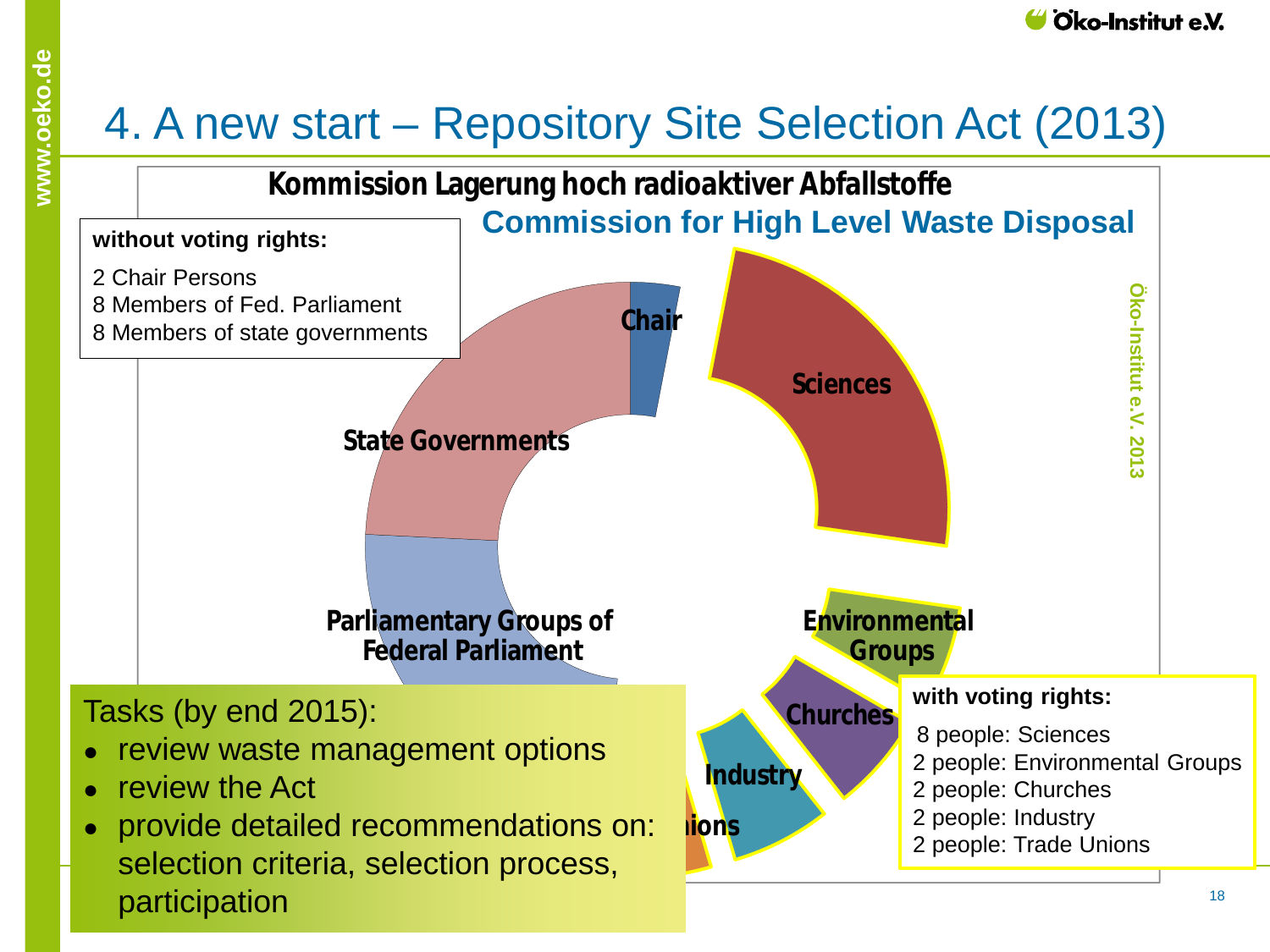

# www.oeko.de **www.oeko.de**

## 4. A new start – Repository Site Selection Act (2013)

#### New players and broad participation



| Legend: |  |  |  |
|---------|--|--|--|
|         |  |  |  |
|         |  |  |  |

BfS: Federal Office for Radiation Protection

BfE: Federal Office for Waste Management (Bundesamt für Entsorgung)

BMU: Federal Ministry for the Environment, Nature Conservation and Nuclear Safety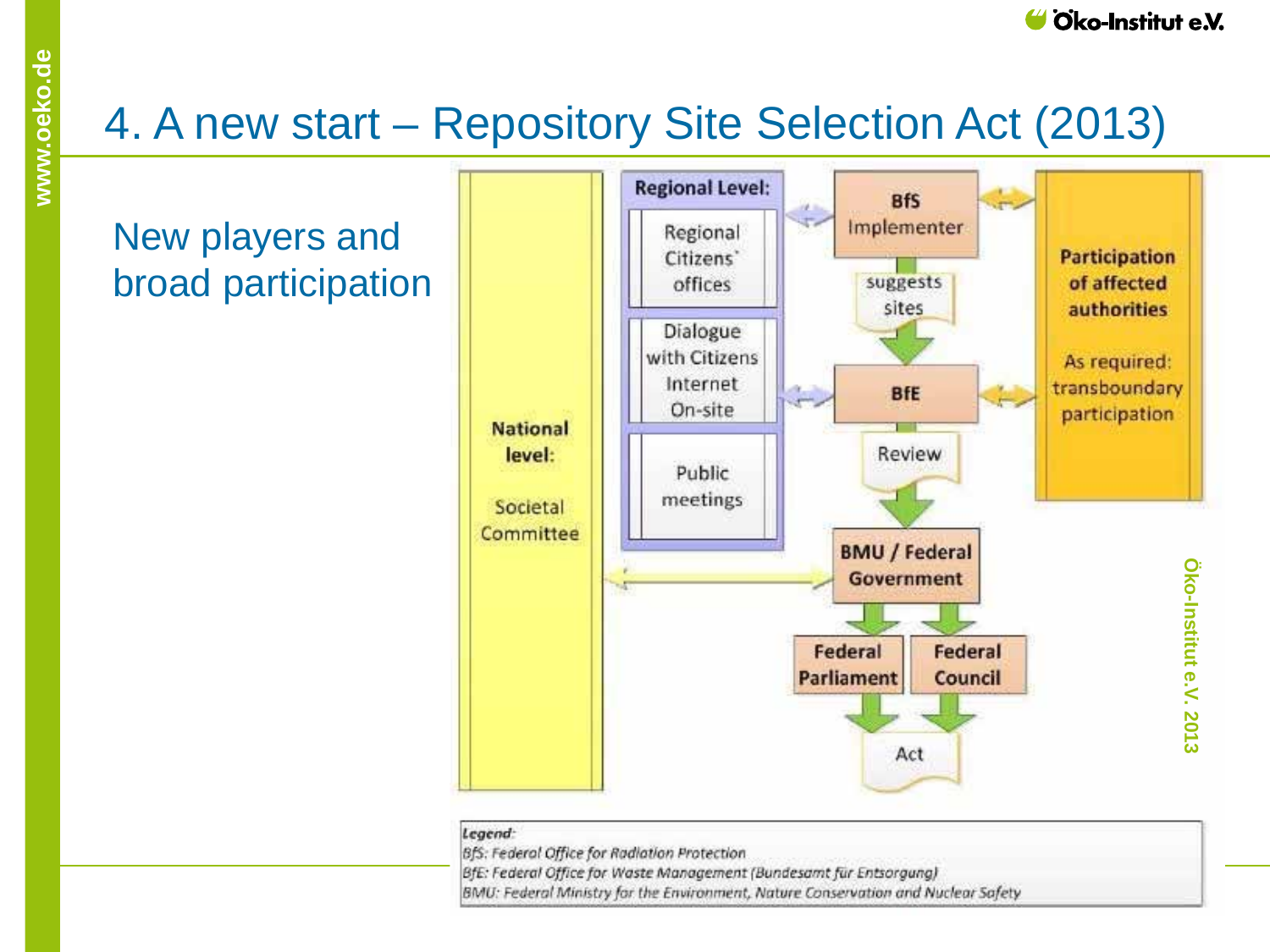## 4. A new start – Repository Site Selection Act (2013)

#### Stepwise siting process

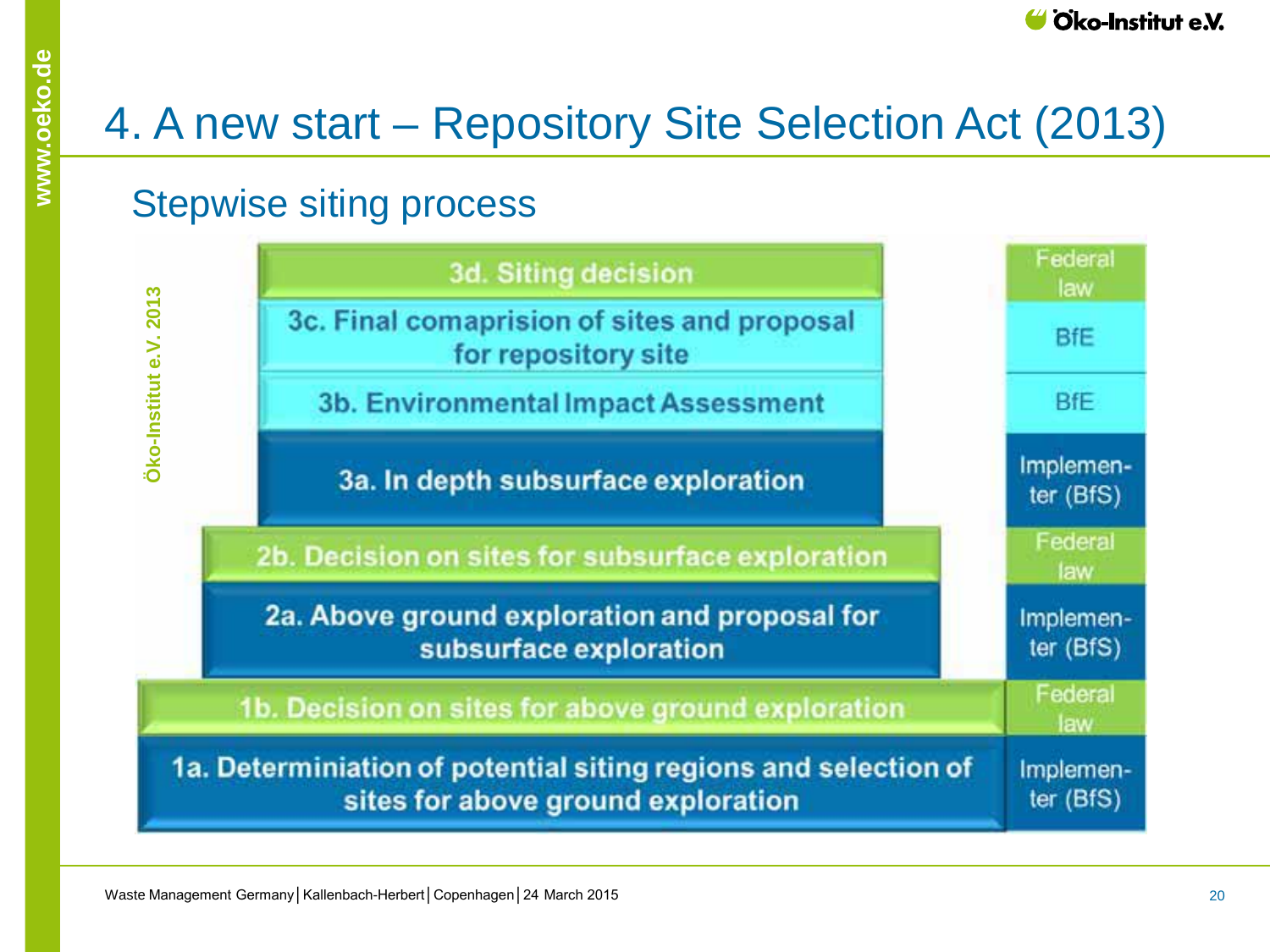

…a basis for site selection was laid by the AkEnd in 2002:

Relevant effects of geological and geophysical processes on a repository with its barrier system were considered:

- Erosion of the geological formations with denudation of the repository
- Reduction of the geological barrier
- Changing of groundwater conditions
- Creation of flow paths by geological faults and fractures
- Gas/brine entering the repository
- Magmas entering the repository
- Covering by surface water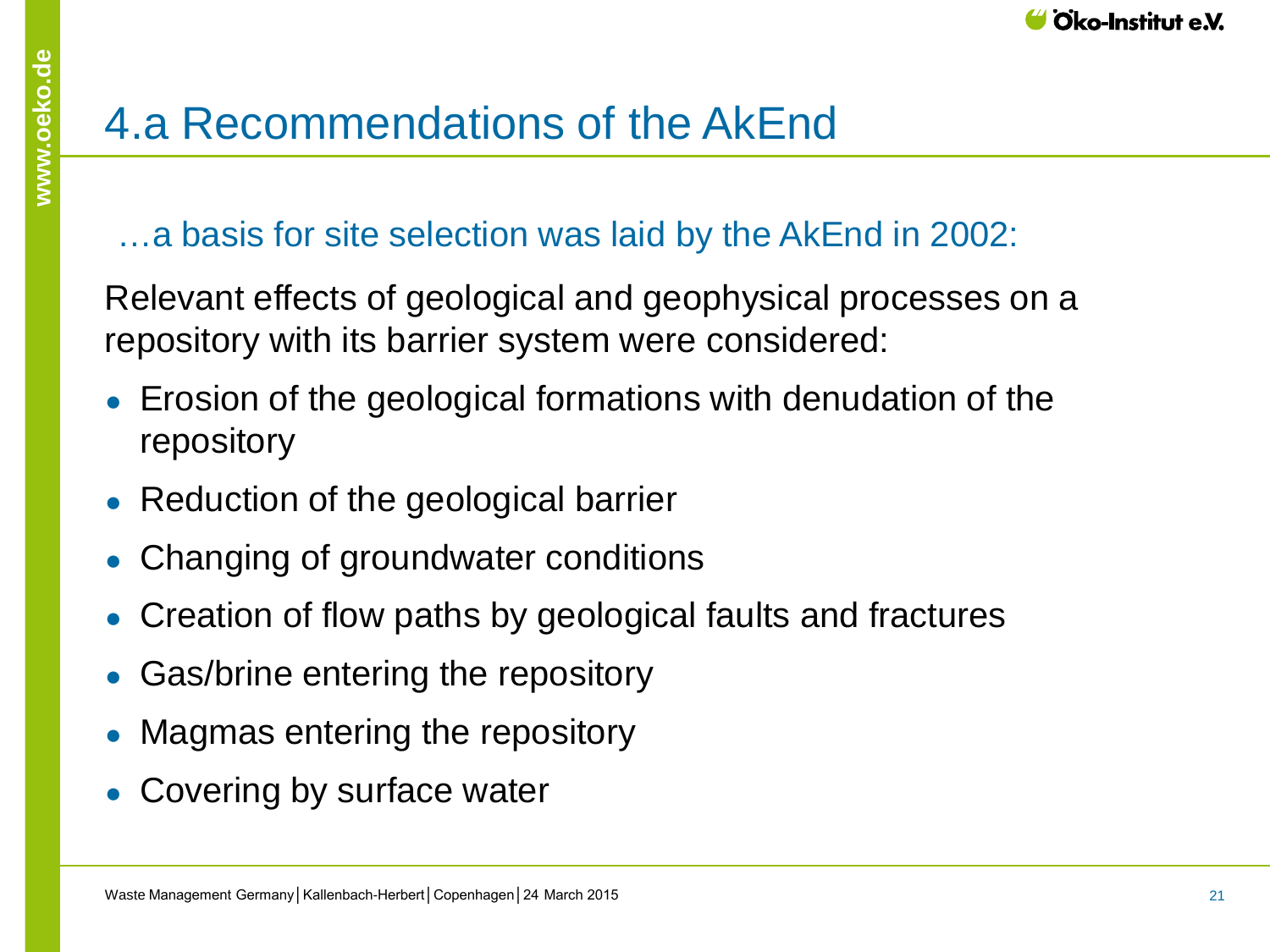#### AkEnd's **exemption criteria**:

- The repository area must not show **large-area uplifts** of more than one millimeter per year on average during the predictable period.
- There must not be any **active fault zones** in the repository area
- In the repository area, the **seismic activities** to be expected must not exceed Earthquake Zone 1 according to DIN 4149.
- In the repository area, there must neither be any quaternary nor any expected future **volcanism**.
- The isolating rock zone **must not contain any young groundwate**r. Thus the groundwater must contain no tritium and/or carbon-14.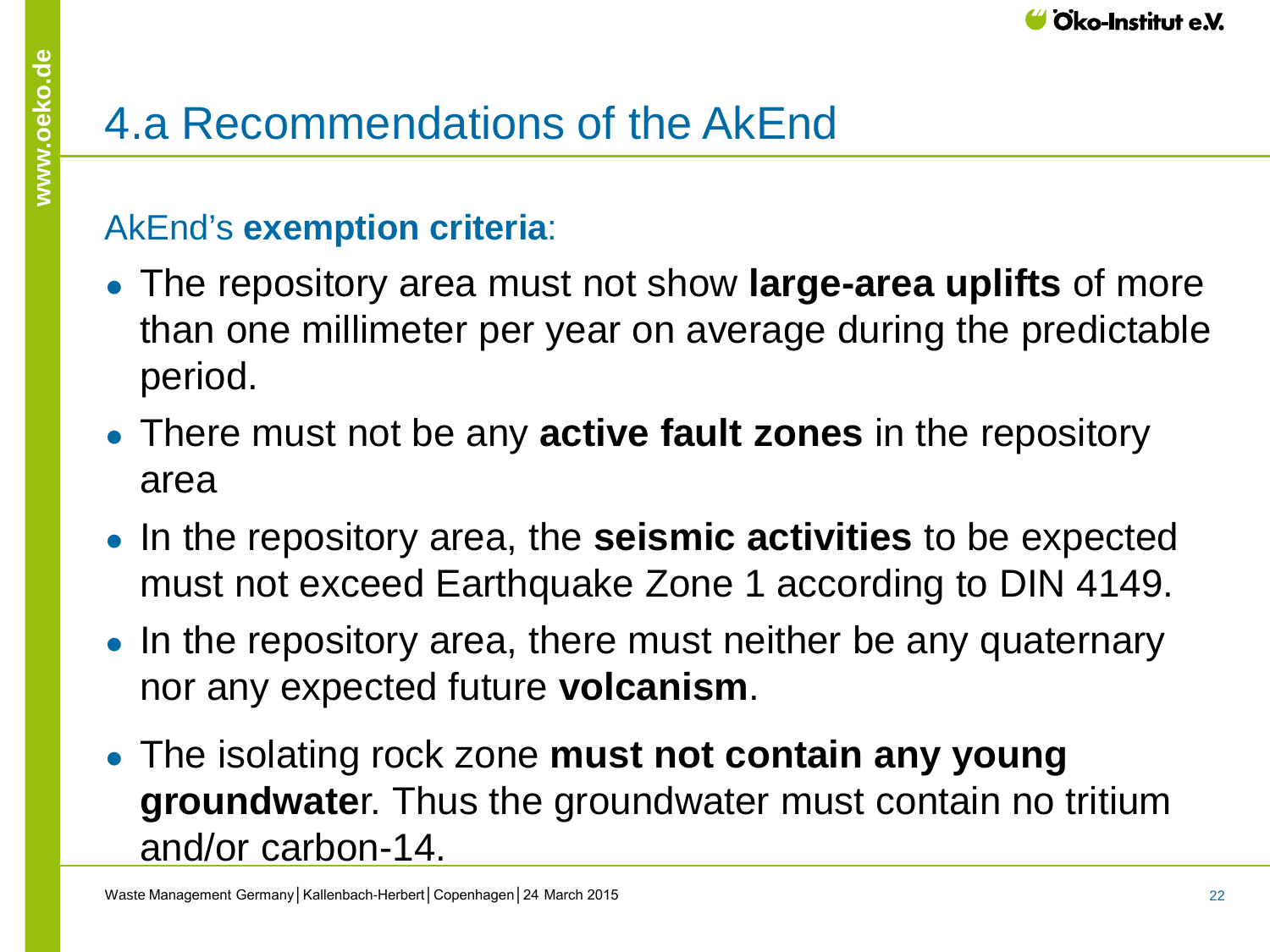## 4.a Recommendations of the AkEnd

#### AkEnd's **minimum requirements**:

- The isolating rock zone must consist of rock types to which a field hydraulic conductivity of less than 10-10 m/s can be assigned
- The thickness of the isolating rock zone must be at least 100 m
- The depth of the top of the required isolating rock zone must be at least 300 m
- The repository mine must lie no deeper than 1,500 m.
- The isolating rock zone must have an areal extension that permits the realisation of a repository (e. g. approximately 3  $km<sup>2</sup>$  in salt or 10 km<sup>2</sup> in clay or granite)
- Neither the isolating rock zone nor the host rock must be at risk from rock burst
- There must be no findings or data which give rise to doubts whether the geoscientific minimum requirements regarding field hydraulic conductivity, thickness and extent of the isolating rock zone can be fulfilled over a period of time in the order of magnitude of one million years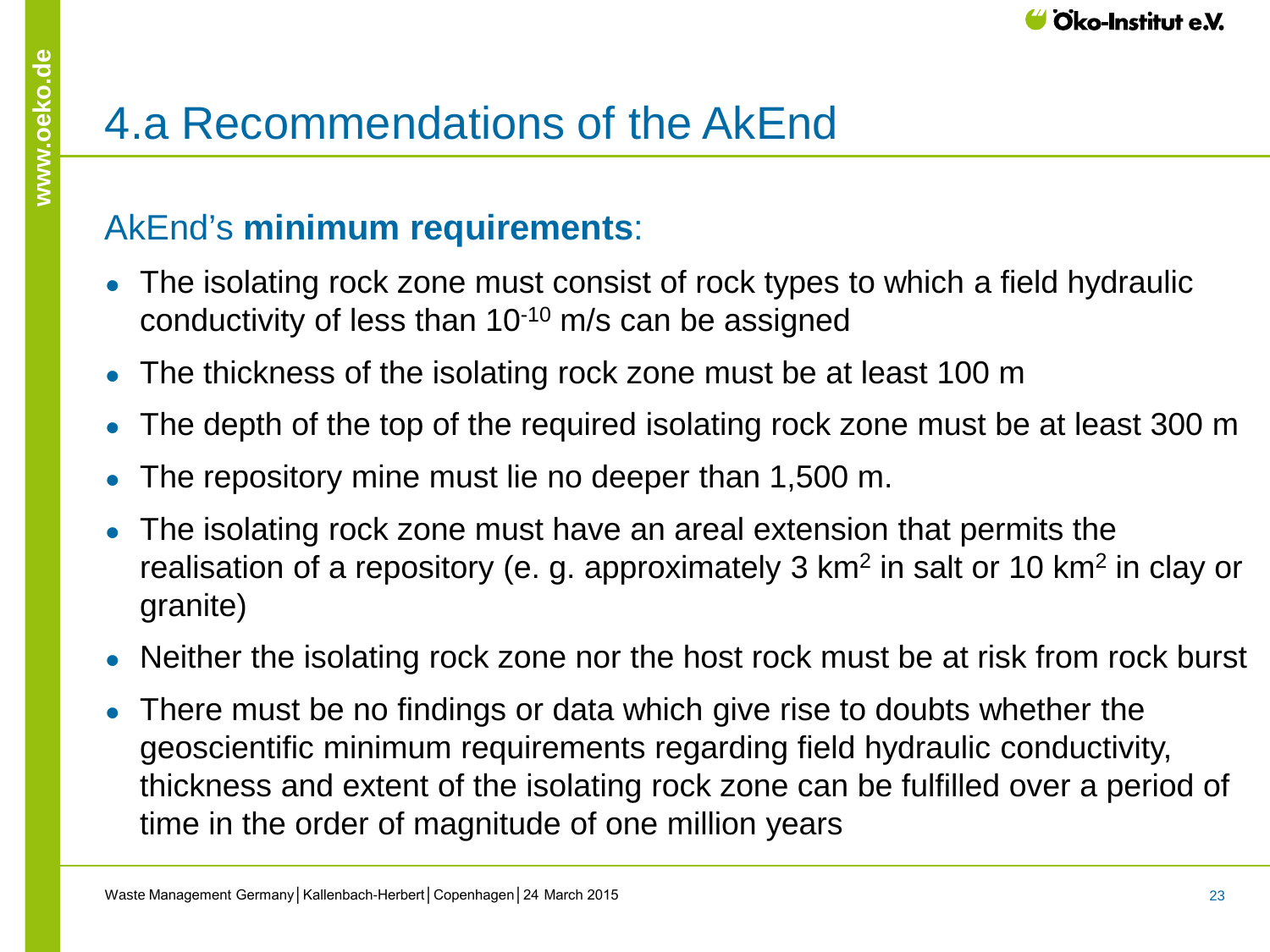#### Agenda

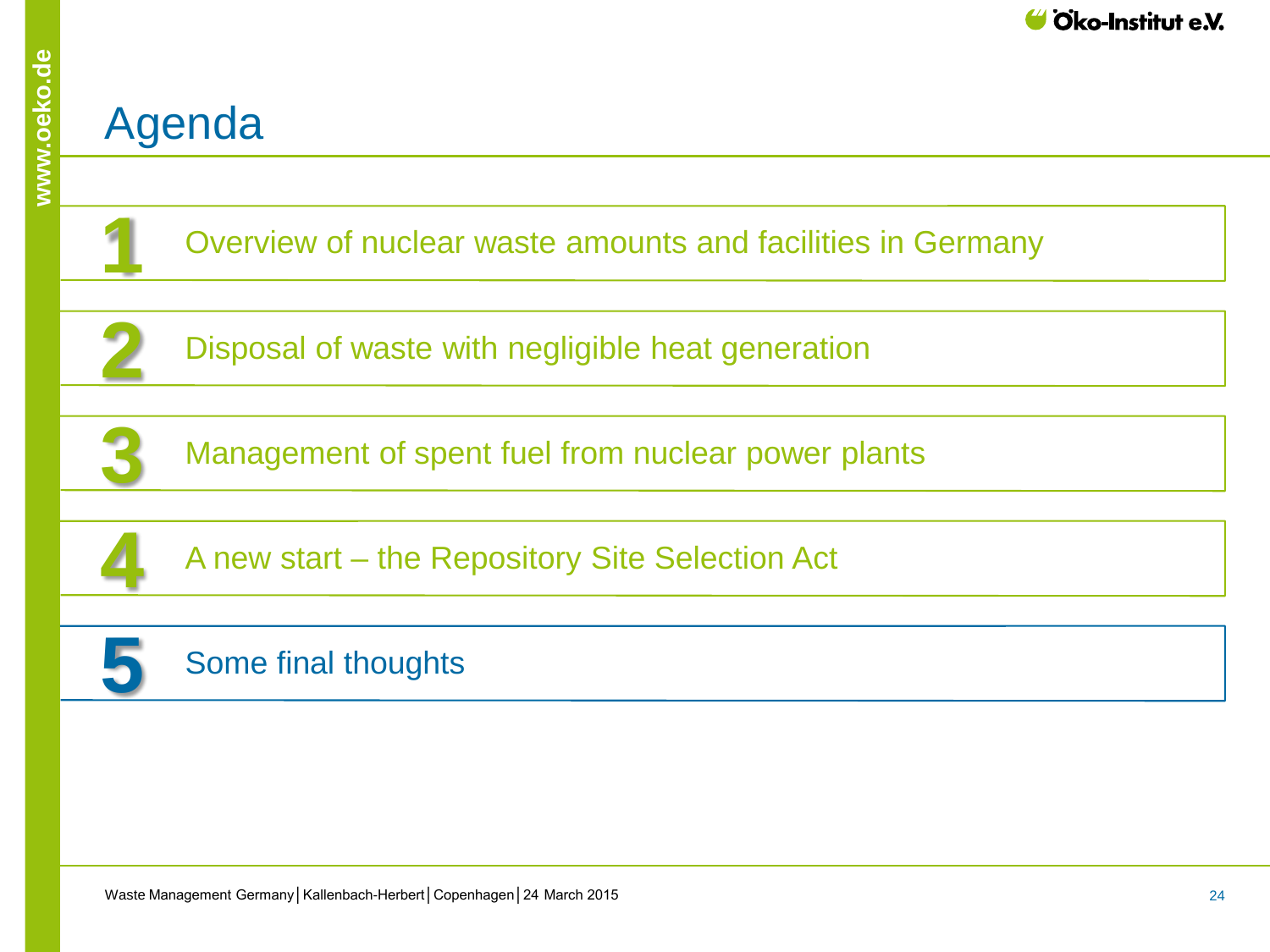## 5. Some final thoughts

| <b>Denmark</b>                                                                                                                        | <b>Germany</b>                                                                                                                                                                                           |
|---------------------------------------------------------------------------------------------------------------------------------------|----------------------------------------------------------------------------------------------------------------------------------------------------------------------------------------------------------|
| • Small amounts of waste                                                                                                              | • Comparably big amounts of nuclear<br>waste, including shares of old waste<br>packages<br>$==$ > realising geological repository for<br><b>LILW highly important</b>                                    |
| • Limited political and societal<br>discourse on nuclear waste<br>management (national)<br>• Rising debate in affected regions<br>(?) | • Radioactive waste disposal $=$ a highly<br>controversial subject in Germany;<br>• Different disposal projects sum up to<br>long history of success and failures<br>• Building trust is a big challenge |
| • Conceptual developments for<br>repository design and governance<br>procedure on the way                                             | • Planning process for HAW repository<br>ongoing:<br>high relevance of (quantitative) siting<br>criteria and governance structures<br>including stakeholder participation                                |